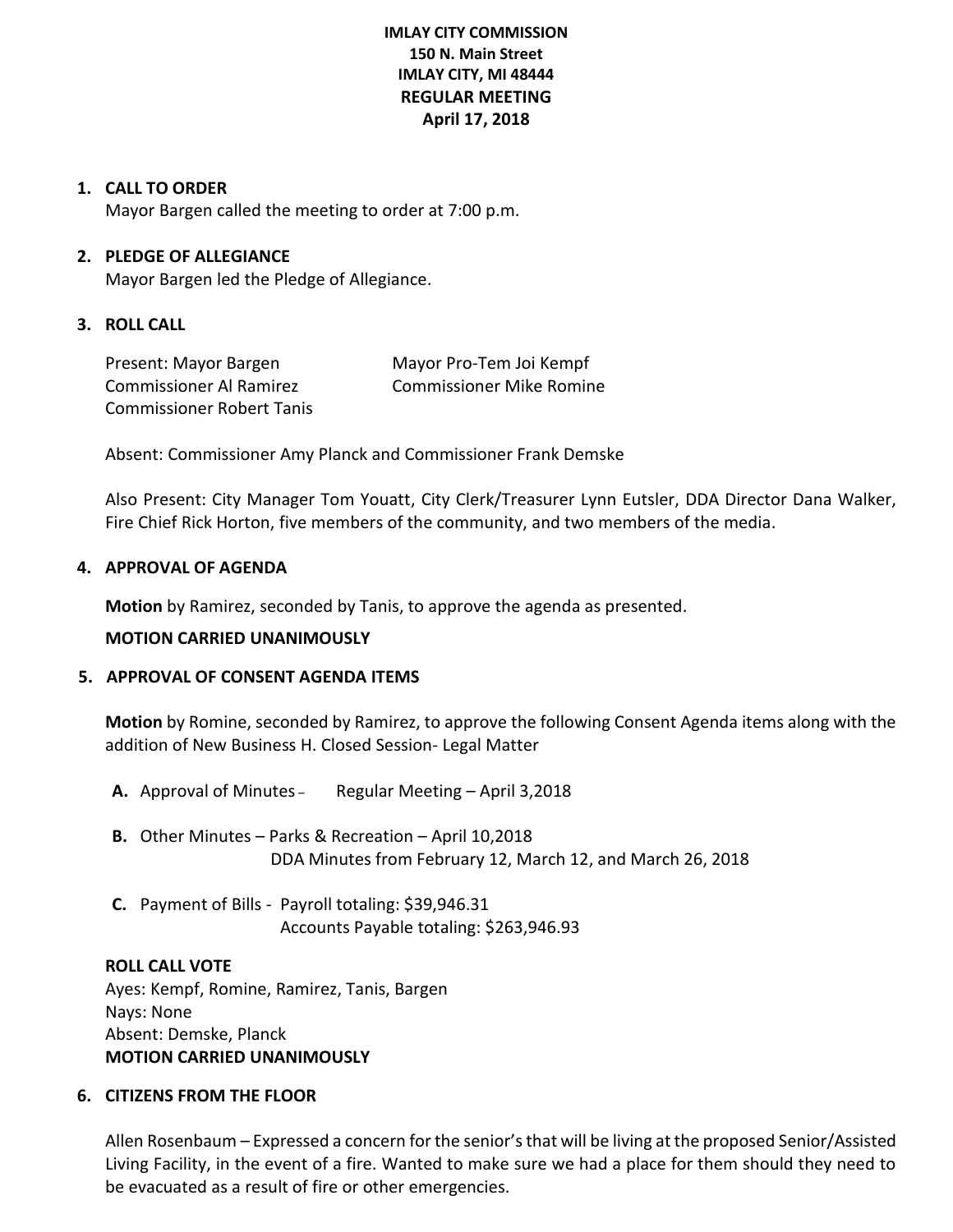## **7. OLD BUSINESS**

## **A. AKT Peerless Phase II Invoice**

**Motion** by Romine, seconded by Tanis to approve the payment in the amount of \$4,402.50 for the Phase II Environmental Assessment of the DNR property purchase for the New Fire Hall as presented.

**ROLL CALL VOTE** Ayes: Ramirez, Romine, Tanis, Kempf, Bargen Nays: None Absent: Demske, Planck **MOTION CARRIED UNANIMOUSLY**

### **B. Spicer Group CIP Invoice**

**Motion** by Tanis, seconded by Ramirez to approve payment in the amount \$4080.00 for the Comprehensive Capital Improvement Plan as presented.

**ROLL CALL VOTE** Ayes: Ramirez, Romine, Tanis, Kempf, Bargen Nays: None Absent: Demske, Planck **MOTION CARRIED UNANIMOUSLY**

### **C. Spicer Group Water Asset Management Plan Invoice**

**Motion** by Tanis, seconded by Ramirez to approve payment in the amount of \$1,966.00 for the Water System Asset Management Plan as presented.

# **ROLL CALL VOTE**

Ayes: Ramirez, Romine, Tanis, Kempf, Bargen Nays: None Absent: Demske, Planck **MOTION CARRIED UNANIMOUSLY**

### **8. NEW BUSINESS**

**A. Resolution 2018-3 – Charitable Gaming License for Sacred Heart Building Fund** This Resolution grants Sacred Heart a Charitable Gaming License for a fundraiser in the month of June 2018 for a barbeque grill.

**Motion** by Ramirez, seconded by Tanis, to approve Resolution 2018-3 as presented. **MOTION CARRIED UNANIMOUSLY**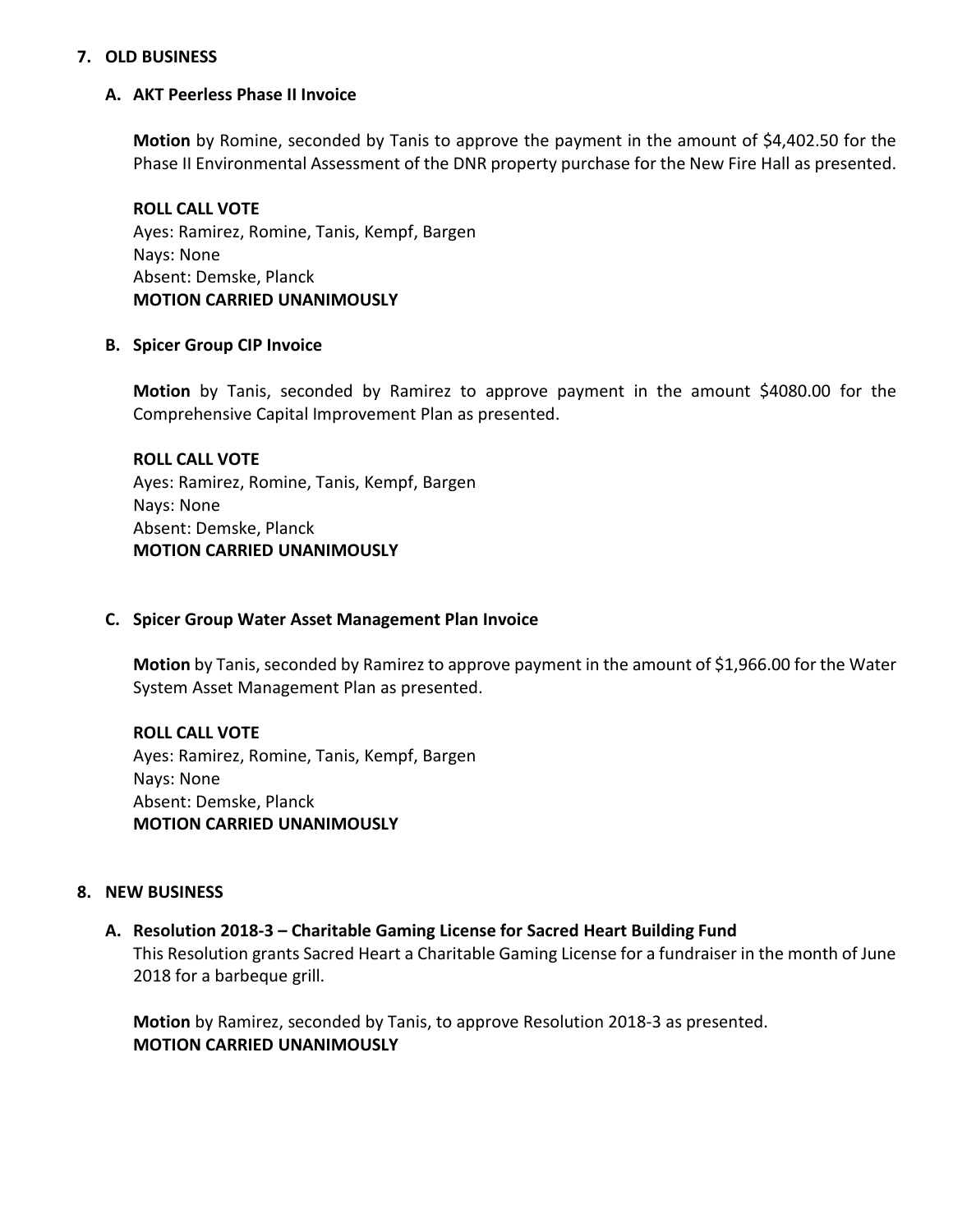# **B. Resolution 2018-4 – MDOT East Capac Road Contract**

This Resolution adopts Contract # 18-5105 between MDOT and the City of Imlay City, for work along Capac Road from Highway M-53 easterly to the east city limits of Imlay City. Grand Total Estimate being \$225,400.00 with Federal and State Grant Funds in the amount of \$211,900.00 with our portion to be approximately \$13,500.00

**Motion** by Romine, seconded by Tanis, to approve Resolution 2018-3 as presented.

**ROLL CALL VOTE** Ayes: Romine, Tanis, Kempf, Ramirez, Bargen Nays: None Absent: Demske, Planck **MOTION CARRIED UNANIMOUSLY**

# **C. AKT Peerless Proposal for Pre-Demolition Asbestos and Hazardous Materials Survey- 510 E Borland**

**Motion** by Ramirez, seconded by Romine, to approve the proposal with an estimated cost of \$1,935.00 as presented.

# **ROLL CALL VOTE** Ayes: Tanis, Kempf, Ramirez, Romine, Bargen

Nays: None Absent: Demske, Planck **MOTION CARRIED UNANIMOUSLY**

# **D. Springfield Industries Land Purchase Request**

Terry Czaplicki, General Manager for Springfield Industries, would like to purchase two adjacent parcels of land from the City of Imlay City, totaling 7.5 acres. He would like to build a \$20,000 sq. ft. facility to accommodate the growth in business of 40%. He presented that his company has been in business for 19 years, employees 24 full time employees and is looking to add 4 more at this time and 6-8 more employees once a new building is complete.

Youatt did comment that Springfield is very engaged and supportive of the community. Youatt advised Mr. Czaplicki to draw up a Legal Offer and the City would consider the offer. A purchase would be required.

# **E. MML Workers Compensation Fund Renewal 2018-2019**

**Motion** by Tanis, seconded by Ramirez, to approve Renewal of MML as the holder of the City's Workers Compensation policy at a cost of \$33,213.00 for the year July 1, 2018-June 30, 2019, as presented.

**ROLL CALL VOTE** Ayes: Kempf, Ramirez, Romine, Tanis, Bargen Nays: None Absent: Demske, Planck **MOTION CARRIED UNANIMOUSLY**